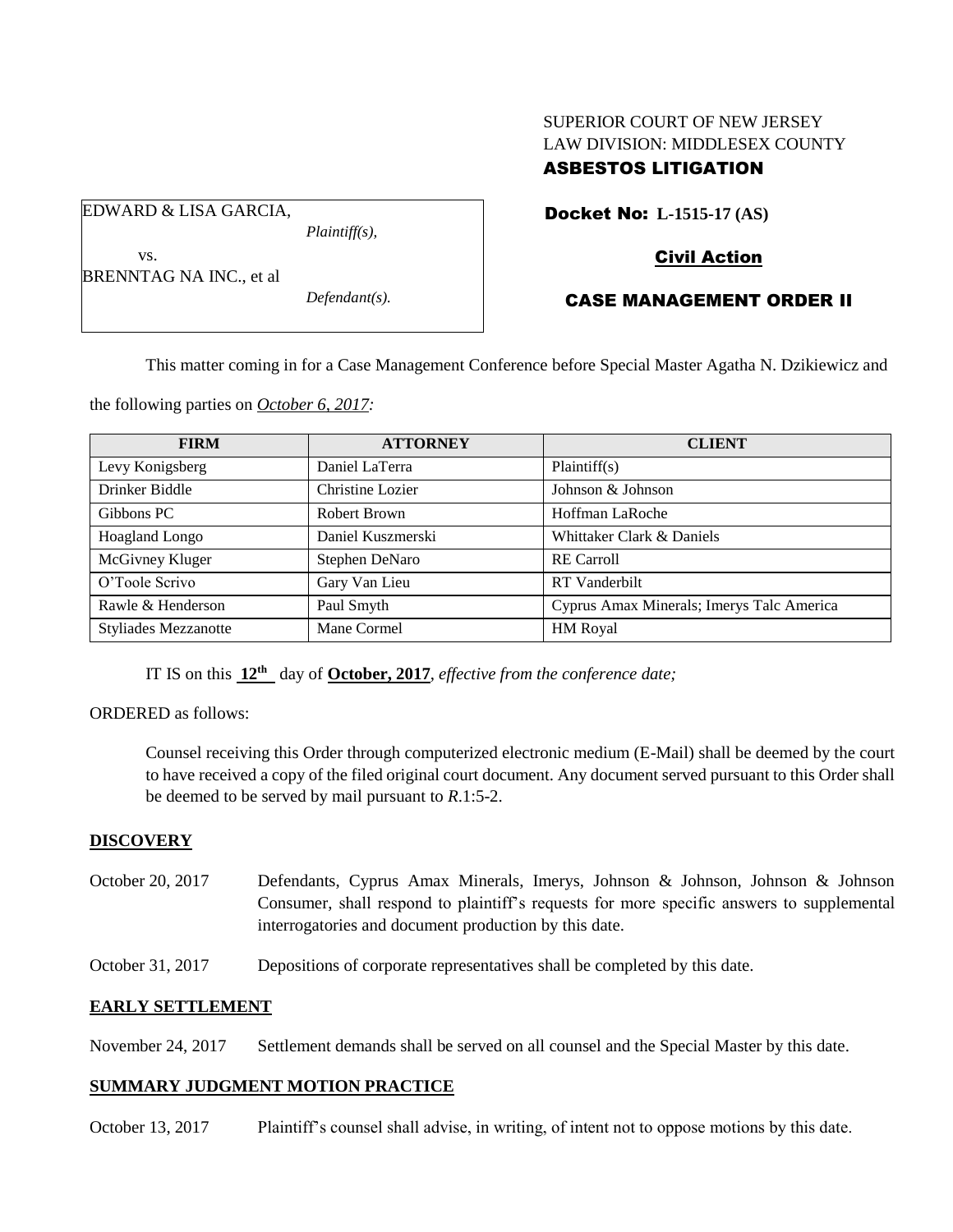- October 20, 2017 Summary judgment motions shall be filed no later than this date.
- November 17, 2017 Last return date for summary judgment motions.

### **MEDICAL DEFENSE**

| October 13, 2017  | Plaintiff shall serve medical expert reports by this date.                                                                                                                                                                                               |
|-------------------|----------------------------------------------------------------------------------------------------------------------------------------------------------------------------------------------------------------------------------------------------------|
| October 13, 2017  | Upon request by defense counsel, plaintiff is to arrange for the transfer of pathology specimens<br>and x-rays, if any, by this date.                                                                                                                    |
| November 30, 2017 | Defendants shall identify its medical experts and serve medical reports, if any, by this date. In<br>addition, defendants shall notify plaintiff's counsel (as well as all counsel of record) of a<br>joinder in an expert medical defense by this date. |

### **LIABILITY EXPERT REPORTS**

October 13, 2017 Plaintiff shall identify its liability experts and serve liability expert reports or a certified expert statement by this date or waive any opportunity to rely on liability expert testimony.

November 30, 2017 Defendants shall identify its liability experts and serve liability expert reports, if any, by this date or waive any opportunity to rely on liability expert testimony.

### **ECONOMIST EXPERT REPORTS**

October 13, 2017 Plaintiff shall identify its expert economists and serve expert economist report(s), if any, by this date or waive any opportunity to rely on economic expert testimony.

November 30, 2017 Defendants shall identify its expert economists and serve expert economist report(s), if any, by this date or waive any opportunity to rely on economic expert testimony.

#### **EXPERT DEPOSITIONS**

January 5, 2018 Expert depositions shall be completed by this date. To the extent that plaintiff and defendant generic experts have been deposed before, the parties seeking that deposition in this case must file an application before the Special Master and demonstrate the necessity for that deposition. To the extent possible, documents requested in a deposition notice directed to an expert shall be produced three days in advance of the expert deposition. The expert shall not be required to produce documents that are readily accessible in the public domain.

## **PRE-TRIAL AND TRIAL**

| December 7, 2017           | The settlement conference previously scheduled on this date is <b>cancelled</b> .                                                                                                                                                                                                                                                              |
|----------------------------|------------------------------------------------------------------------------------------------------------------------------------------------------------------------------------------------------------------------------------------------------------------------------------------------------------------------------------------------|
| January 12, 2018 @ 10:00am | Settlement conference. All defense counsel shall appear with authority to negotiate<br>settlement and have a representative authorized to negotiate settlement available by<br>phone. Any request to be excused from the settlement conference shall be made to the<br>Special Master no later than 4:00pm of the day prior to the conference. |
| January 26, 2018           | Pretrial Information Exchange submissions due.                                                                                                                                                                                                                                                                                                 |